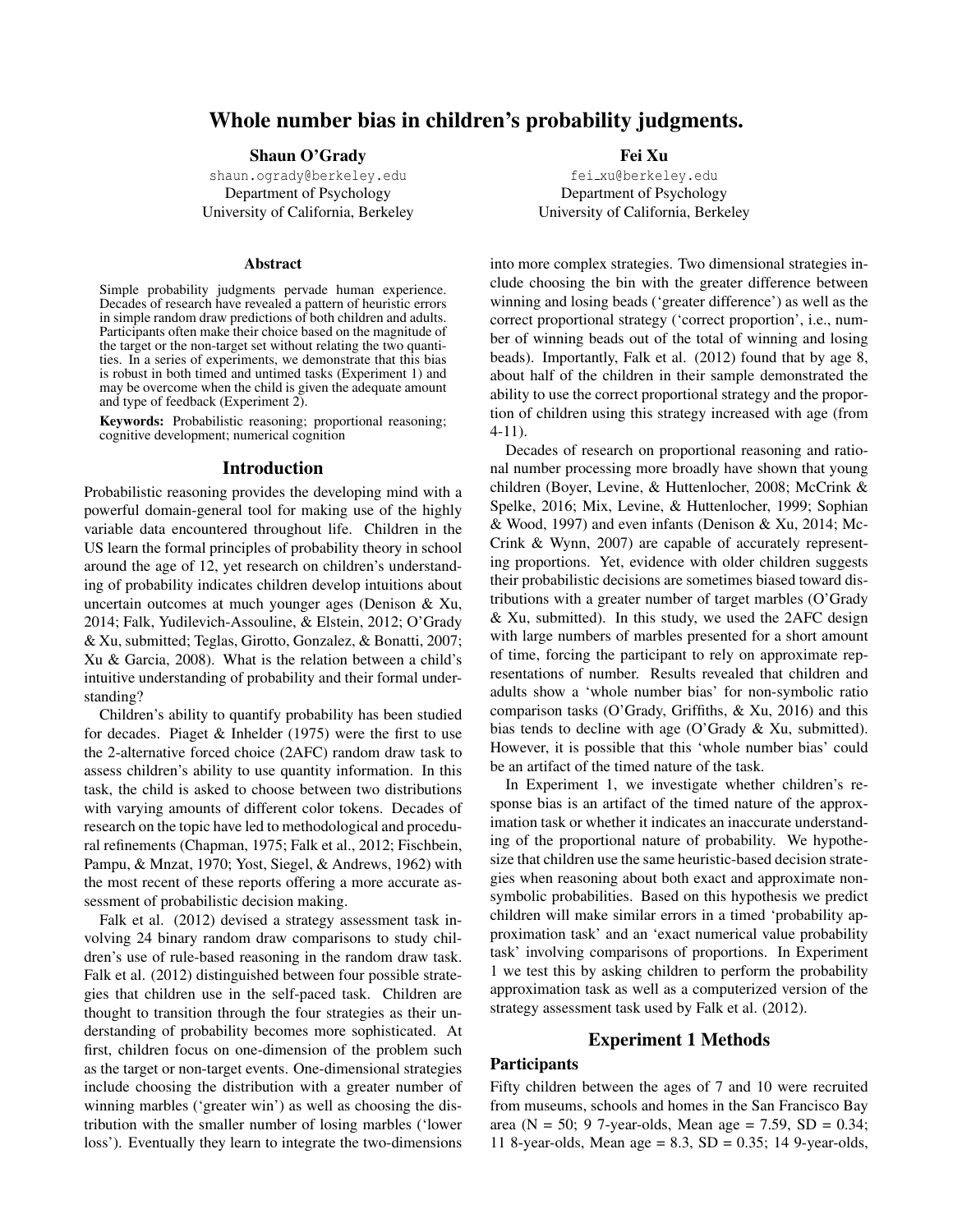Mean age =  $9.45$ , SD =  $0.34$ ; 16 10-year-olds, Mean age = 10.32,  $SD = 0.27$ ). Parents of the children provided written informed consent in accordance with regulations established by the UC Berkeley Committee for the Protection of Human Subjects. Although Falk et al. (2012) recruited children ages 4-12, we decided to focus our recruiting efforts on the older children as the older children were more likely to understand the proportional nature of probability.

### Material

We deployed 2 different 2AFC tasks using the psychophysics toolbox written for the MatLab programming language. In both tasks, we present children with images depicting two different groups of marbles separated by a black partition. Each group contained marbles with two different colors and participants were asked to choose one of the two groups in order to draw a marble of a certain color. In both games, images were created using Blender (Version 2.78). Figure 1 presents example images for each trial type used in both tasks.



Figure 1: Example images for trial types in both probabilty approximation task (A) as well as the exact numerical value task (B). Red is the target color marble for the imgaes in (A) and green is the target color marble in (B).

Probability Approximation Task Images contained two groups of marbles which varied on the ratio of proportions of target marbles. Importantly, three different trial types were used in this task: (1) 'total equal' trials contained the same total number of marbles in each group, (2) 'number vs proportion' trials contained a larger number of target marbles in the group with a lower proportion of target marbles, and (3) 'area-anticorrelated' trials contained marbles which varied in size such that the surface area of target color marbles was a greater proportion of the total surface area in the 'losing' distribution and a smaller proportion of total surface area in the 'winning distribution'. If children rely on faulty heuristic rules such as 'pick the group with the largest number of target marbles' their performance would be significantly lower on 'number vs proportion' trials compared to both 'total equal' and 'area-anticorrelated' trials. Importantly, each image was presented for 1500ms to prevent children from counting.

Exact Numerical Value Probability Task Images consisted of two small groups of green and purple marbles and trials fell into four categories which were used by Falk et al. (2012) to differentiate the 4 different strategies children can use. Following Falk et al. (2012) each trial was internally labeled with the number of green and purple marbles as well as the trial type designators 'GGGG', 'GGGS', 'SSSG', and 'SSSS'. Briefly, the placement of letters represents the dimension of comparison and the letter itself relates the 'winning' to the 'loosing' choice. For example, on 'GGGG' trials, the 'winning' distribution has a greater number of target marbles (1st G), a greater number of non-target marbles (2nd G), a greater sum of both target and non-target (3rd G) and a greater difference between target and non-target marbles (4th G). For comparison, trials marked with 'SSSS' consist of distributions in which the 'winning' choice contains fewer target, fewer non-target, a smaller total, and smaller difference of marbles than the 'losing' choice. Children were instructed to count all of the marbles in each of the groups on the screen before making a decision. This is in contrast to the 'probability approximation task' in which children are prevented from counting by a brief stimulus presentation time and a large amount of marbles in each group.

### Procedure

Children were seated approximately 60 cm away from a Mac-Book Pro laptop (OSX; Screen resolution 1280 x 800) on which they viewed the images for each task. For logistical reasons, 40 of the 50 participants performed the 'probability approximation task' first and an additional 10 participants were recruited for the reverse order once data collection for O'Grady & Xu (submitted) was complete. In the 'probability approximation task' children were instructed to choose the bin they thought was best of getting a target color marble. During the instructions for the 'exact numerical value probability task', children were given the same instructions except they were prompted to count all of the marbles in each group before making a choice and were informed that they could take as long as they needed to make a decision. Children completed 24 trials in this manner with a brief intermission after the first 12 trials.

### Experiment 1 Results

We first calculate each participant's strategy based on their responses to the 24 trials of the 'exact numerical value probability task'. Results revealed that performance was significantly positively correlated with age (Pearson's  $r = .31,95\%$ ) CI [.04, .54],  $t(48) = 2.28$ ,  $p = .027$ ) indicating that children rely on more complicated and accurate strategies as they get older. Figure 2 presents the proportion of children using each of the 4 strategies by age group. Next, we investigated the relation between children's strategy as measured by the 'exact numerical value probability task' and their performance on different trial types in the 'approximate probability task'. Ten participants did not complete the 'approximate probability task' leaving a total of 40 participants with which to com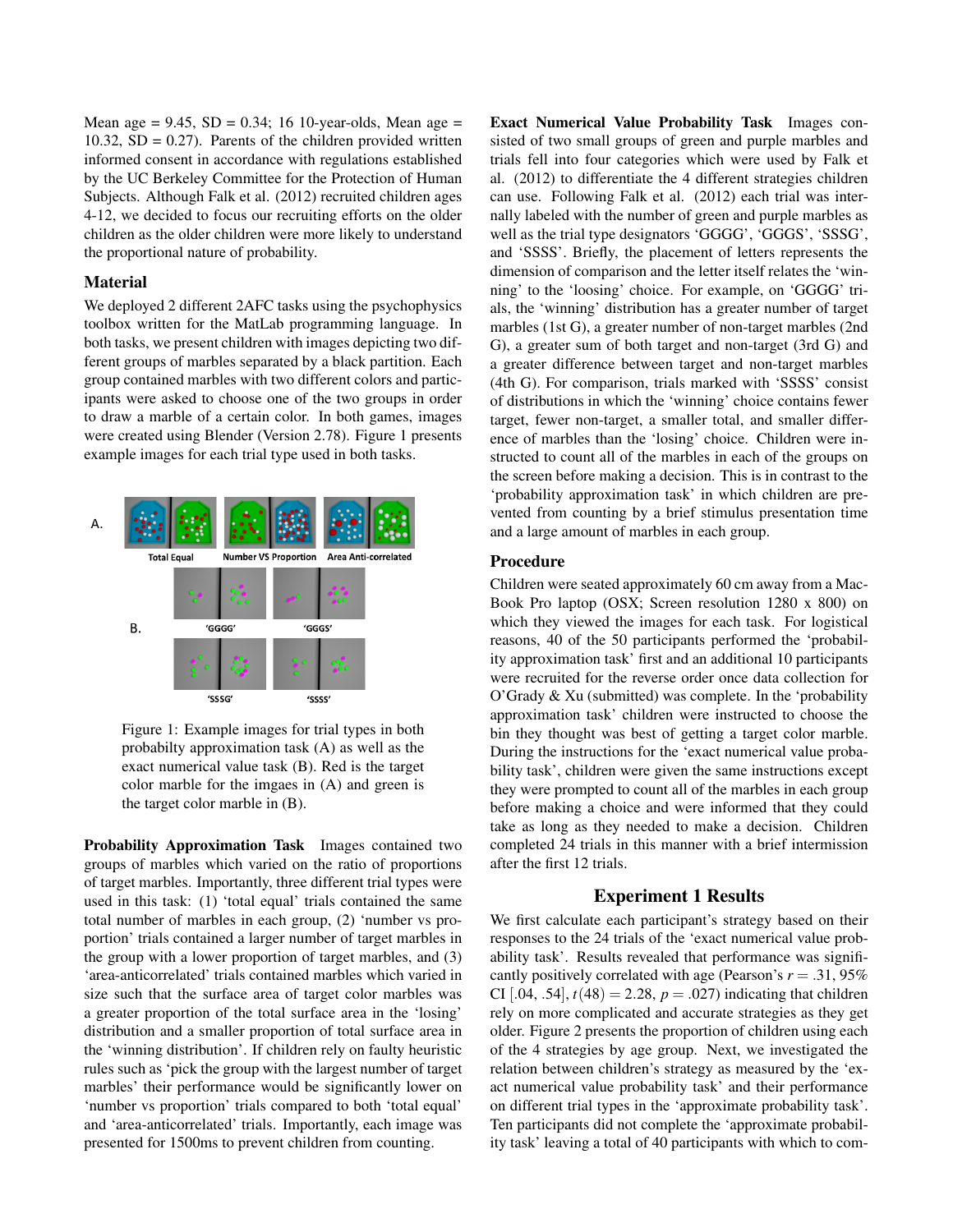pare the two tasks. Within this subsample, we find that (24) children (60%) used the 'greater win', none of the children used the 'lower loss' strategy, (6) children (15%) used the 'greater difference' strategy, and (10) children (25%) used the formally correct proportional strategy.

Children's strategies in the 'exact numerical value' task were correlated with their performance in the 'probability approximation' task (Pearson's  $r = .48, 95\%$  CI [.19, .69],  $t(38) = 3.34$ ,  $p = .002$ ). Furthermore, this correlation was driven by performance on 'number vs proportion' trials  $(r =$ .66, 95% CI [.44, .81],  $t(38) = 5.47$ ,  $p < .001$ ) in the probability approximation task as children's strategies did not correlate with performance on either 'total equal' trials (*r* = .10, 95% CI [−.22, .40],  $t(38) = 0.64$ ,  $p = .526$ ) or 'area anticorrelated' trials ( $r = .11, 95\%$  CI [−.21, .41],  $t(38) = 0.69$ ,  $p = .495$ ). Figure 3 presents the proportion of correct choices by ratio of proportions for children using the 1-dimensional (A) and 2-dimensional strategies (B). The diamond symbols on the far-right side of the graph indicate the proportion of correct responses for the easiest ratio of proportion comparisons and those on the left side represent the most difficult comparisons. Note that the children using the 2-dimensional strategies perform at greater than chance levels on many 'number vs proportion' trials while children employing the 1 dimensional strategy are largely at or below chance for these same trials as indicated by the red diamonds.

### Experiment 1 Discussion

In the 'exact numerical value probability task', children were instructed to count the marbles in each group and in the 'probability approximation' task they were prevented from counting yet performance on the two tasks was correlated. More specifically, children relying on 2-dimensional strategies outperformed children using 1-dimensional strategies on the 'number vs proportion' trials of the probability approximation task. These results suggest that children used the similar decision making strategies when they knew the exact numerical values of small numbers as well as when they approximated large numbers of marbles presented for 1.5 seconds. However, since the two tasks were not properly counterbalanced, it is impossible to completely rule out order effects.

While it is clear that children's strategy use improves with age it is unclear how this learning process unfolds. In Experiment 2, we investigate the influence of feedback on children's strategy use by first assessing children's strategies and then we presenting them with a series of 2AFC random draw task trials during which children are given feedback. Finally, we present test trials designed to investigate whether children changed their strategy. Based on previous research (Falk et al., 2012), we hypothesize that young children are capable of learning to use the correct strategy but only when provided with examples that do not fit their incorrect understanding. We predict that children can learn to make correct choices in the 2AFC random draw task if they are presented with trials that conflict with their strategy.





Figure 2: Proportion of children using each strategy by age group. The strategies listed along the x-axis are 'greater win' ( $>$  W), 'lower loss' ( $<$ L), 'greater difference'  $(> W - L)$  and 'higher proportion' ( $>$  W/W+L).'



Figure 3: Performance on the 'probability approximation task' by ratio of proportions and trial type. A) Children using one-dimensional strategies. B) Children using two-dimensional strategies' task. The x-axis plots the log of the ratio of proportions for trials in the 'probability approximation task'.'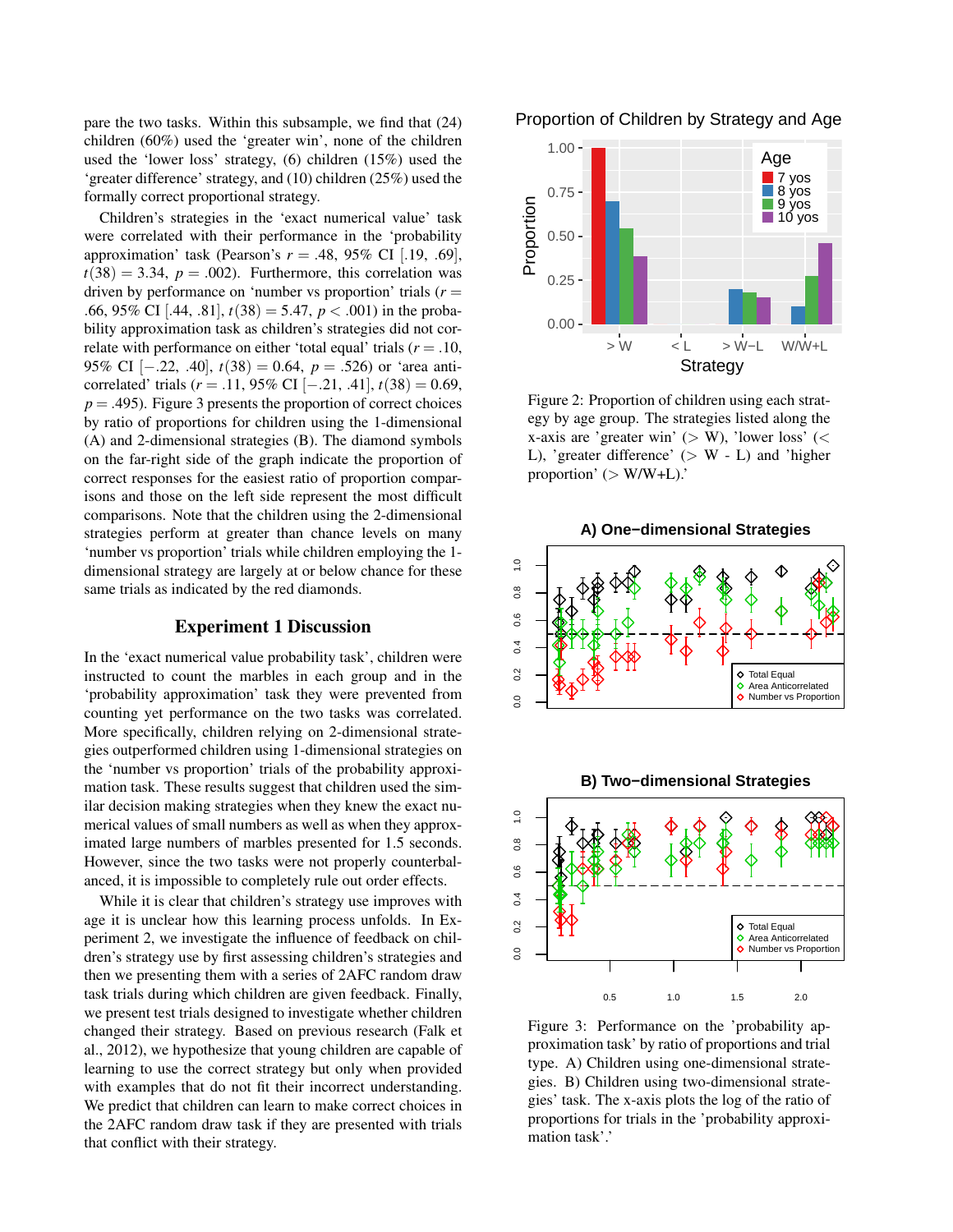## Experiment 2 Methods

# **Participants**

Fifty-seven children between the ages of 6 and 11 were recruited from museums, schools, and homes in the San Francisco Bay area. Data from ten children were excluded from this sample. One child decided stopped the game early, three children were coached by their parents, and four children were excluded due to equipment malfunction or experimenter error. An additional two children were excluded because their average reaction time on the *assessment phase* was lower than 3 seconds and thus did not have enough time to count the marbles as instructed. Our current sample consisted of N  $= 47$  children (5 6-year-olds, Mean age  $= 6.52$ , SD  $= 0.13$ ; 5 7-year-olds, Mean age  $= 7.5$ , SD  $= 0.29$ ; 7 8-year-olds, Mean  $age = 8.53$ ,  $SD = 0.25$ ; 17 9-year-olds, Mean age = 9.5,  $SD =$ 0.32; 9 10-year-olds, Mean age =  $10.5$ , SD = 0.29;4 11-yearolds, Mean age =  $11.64$ , SD = 0.34).

### Material

We made an additional set of 24 images containing two empty gumball machines and groups of green and purple marbles to the side of each machine. We created images with the same numbers of marbles as each of the 24 trials in the 'exact numerical value probability task' in Experiment 1. Figure 4 presents an example image along with two example images used to provide feedback for the participant's choice.



Figure 4: Example images used for presentation and feedback in both the 'conflict' and 'test' phases

### Procedure

Experiment 2 consisted of three phases. First, children performed the 'exact-numerical-value- probability task' in the *assessment* phase in order to identify the child's strategy. The Matlab program recorded the participant's choices and determined the participant's strategy score. Children using the 'greater win' strategy were coded as '1', 'lower loss' strategy was coded as '2', 'greater difference' strategy was coded as '3' and the correct proportional strategy was coded as '4'.

In the *conflict phase*, children were semi-randomly assigned to one of two conditions in which they were given feedback about their choices. For each group of strategy users, children were assigned evenly and pseudo-randomly into 'high conflict' or 'low conflict' conditions consisting of

12 trials. We chose this method to ensure that there were an equal number of children using each strategy in both high and low conflict conditions. Children were told that in this part of the game they will get to see what color marble they get by looking in the tray of the gumball machine that they chose. Since there was no effect of target color in either task of Experiment 1 we decided that all participants would be asked to collect green marbles. Importantly, feedback was given deterministically, meaning that if the child made the mathematically correct choice, they receive a green marble and if they chose incorrectly they received a purple marble. The set of 12 conflict trials were matched to the strategies children used such that if the child used their strategy on every trial they would receive 12 purple marbles and thus children in this condition experience higher conflict between the predictions of their strategy and the actual outcomes. In contrast, children in the low conflict condition as well as children who used the correct proportional strategy during the *assessment phase* were given 12 trials randomly selected from the set of 24 trials. Due to the random trial presentation, some trials in the low conflict condition will conflict with their strategy and provide negative feedback while other trials are in agreement with their strategy and provided positive feedback. Importantly, the low conflict condition is an example of an active learning scenario in which the trials are a random assortment of the possible trials. In contrast, the high conflict condition represents a guided learning scenario in which the teacher (in this case the Matlab program) knows the child's level of understanding and provides the type of examples necessary for the child to overcome their errors.

Finally, during the *test phase*, the children were asked to play 4 more trials in which they can win prizes depending on how many green marbles they get. Before the beginning of the test phase, children are reminded that they should count the number of marbles in all of the groups and that they can take as long as they need to make a decision. Children's responses were recorded and all participants received 2 prizes to thank them for participating regardless of the number of green marbles they collected. In this preliminary task we decided to present children with 4 test trials rather than the full set of trials used in the *assessment phase* in order to keep the overall time for the experiment below 20 minutes in length.

### Experiment 2 Results

Results from the *assessment phase* indicated that the majority of children in Experiment 2 utilized one-dimensional strategies. 27 children (57.45%) used the 'greater win' strategy, 5 children (10.64%) used the 'lower loss' strategy, 8 children (17.02%) used the 'greater difference' strategy, and 7 children (14.89%) used the correct proportional strategy. Figure 4 presents the proportion of children using each strategy.

In order to compare children in high and low conflict conditions we calculated the average number of correct responses for each child in both the *assessment phase* and *test phase*. Importantly, children who used the correct proportional strat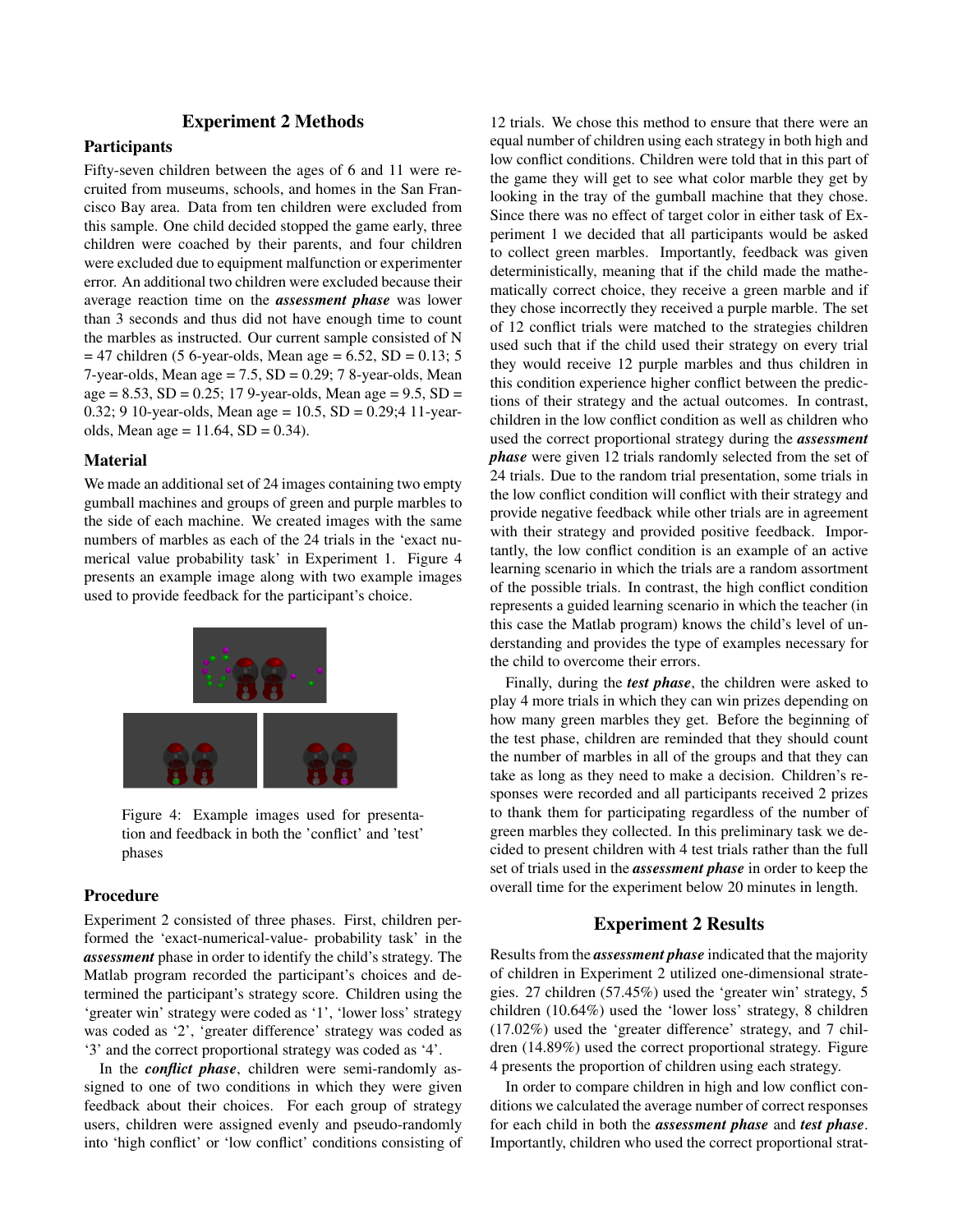egy were not included in the analyses of the *conflict* and *test phases* because they could not be assigned to a high conflict condition. For the *assessment phase*, children in the high conflict condition were not significantly different from those in the low conflict condition ( $\Delta M = 0.03$ , 95% CI [−0.13, 0.07],  $t(35.50) = -0.62$ ,  $p = .537$ . However, during the *test phase*, children in the high conflict condition (74% correct) performed significantly better than children in the low conflict condition (32% correct; ∆*M* = −0.42, 95% CI [0.26, 0.58],  $t(36.63) = 5.29$ ,  $p < .001$ ). Figure 5 presents the average performance of children in both conflict conditions.

# Experiment 2 Discussion

Results from the *conflict* and *test phases* indicated that children were able to switch strategies after being provided with enough negative feedback using trials which conflicted with their strategy suggesting that younger children are capable of using the correct proportional strategy if they are provided with enough evidence that their original strategy is not working. Previous research has investigated the influence of instruction and feedback on children's understanding of probability. Fischbein et al. (1970) presented 5- to 13-year-old children with a similar 2AFC random draw task. On trials containing the same ratio of marbles, younger children systematically chose the distribution with the larger number of target objects. Following instruction, performance on these trials increased to chance levels. However, since Fischbein et al. (1970) did not assess children's strategies their instruction conditions were not tailored to the child's prior understanding of probability. Furthermore, when performance is at chance level, it is difficult to discern whether children had learned the correct strategy or whether they were choosing randomly.

Note that in Experiment 2 feedback was provided deterministically in both conditions. While we view this as an important control for comparing the high and low conflict conditions we recognize this this method limits the ecological validity of the feedback tasks. Falk et al. (2012) investigated whether children will change their choice after viewing the outcome of a random draw and thus children in their task were provided with probabilistic feedback. Results revealed that children's choices were less consistent following a losing draw compared to a winning draw and that this difference declined with age. However, since children were only presented with each trial twice, the authors did not investigate whether this feedback influenced their overall strategy. Future work will address the influence of probabilistic and deterministic feedback on children's probability judgments.

### General Discussion

Findings from Experiments 1 and 2 suggest that children from the US progress slower in their understanding of the proportional nature of probability compared to children in Israel (Falk et al., 2012). Importantly, children in the current US sample appear to use the correct proportional strategy around the same age that the Common Core State Standards suggest they should be formally introduced to probability in school (Best Practices, 2017). In Experiment 2 we demonstrate that feedback influences children's choice strategy but only when they are provided with decisions in which a correct choice conflicts with their strategy's choice.

Proportion of Children by Strategy and Age



Figure 5: Proportion of children using each strategy by age group.



#### **Test Trial Performance by Condition**

Figure 6: Average test trial performance by condition.

The literature on probabilistic reasoning suggests that even infants have an intuitive understanding of the proportional nature of probability (Denison & Xu, 2014; Teglas et al., 2007; Xu & Garcia, 2008) yet findings from the current study indicate that older children make errors similar to those reported on the 'whole number bias' in fraction learning (Ni & Zhou, 2005). According to the Integrated Theory of Mathematical Development (Siegler, 2016) children learn rational numbers by analogy to whole numbers. From this perspective, the 'whole number bias' occurs when they inappropriately extend whole number properties to rational numbers. Indeed, previous research on proportional reasoning suggests that children can make accurate proportional match choices when provided with continuous proportions compared to dis